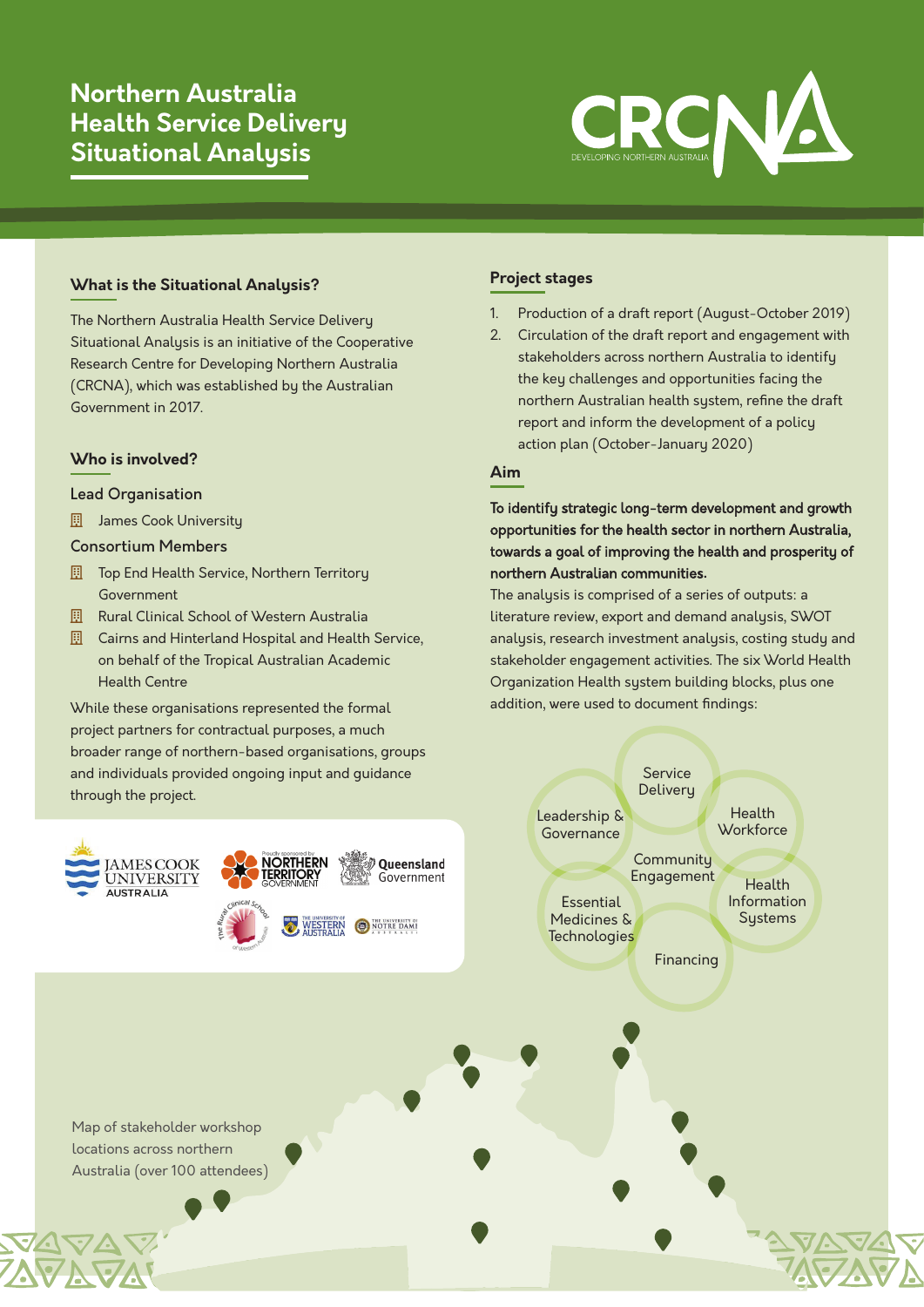#### **Health system facts and figures**

References are available in the full report

| <u>JAVA VAVAVA VAVA VAVA VAVAVAVAV.</u>                                                                                                                                                                                                                                 |
|-------------------------------------------------------------------------------------------------------------------------------------------------------------------------------------------------------------------------------------------------------------------------|
| 1.3 million people live in northern Australia (5% of Australia's population)                                                                                                                                                                                            |
| 40% of northern Australians live in rural, remote, or very remote communities and townships with fewer than 8000<br>people                                                                                                                                              |
| 170,000 Aboriginal, and Torres Strait Islander, people live in the north (30% of all Aboriginal and Torres Strait Islander<br>Australians)                                                                                                                              |
| 77.1 years / 78.1 years / 81.0 years / 81.2 years - life expectancies in the Northern Territory, Western Queensland,<br>Country Western Australia and Northern Queensland Primary Health Network regions in 2014-16 (national average life<br>expectancy is 82.5 years) |
| Northern populations experience higher rates of potentially preventable hospitalisations and avoidable deaths                                                                                                                                                           |
| There are multiple funding streams; service providers; and training, educational and regulatory frameworks                                                                                                                                                              |
| 13% of total employment in the north is in the area of healthcare and social assistance, making it the largest employing<br>industru                                                                                                                                    |
| Reducing the high health workforce turnover rates in rural and remote areas will lead to significant cost savings for<br>northern Australian health services                                                                                                            |
|                                                                                                                                                                                                                                                                         |

## **Key findings**

#### **Literature review**

The literature review involved a synthesis of 324 papers (197 journal articles and 127 policy papers and reports) predominantly from the last 10 years, focussed on health service delivery and workforce in northern Australia.

Overall, the literature documented the benefits of comprehensive primary healthcare, exemplified by Aboriginal Community Controlled Health Services, and the need for community preferences, control and participation in health care decision-making.

A mismatch was identified between stated commitments to act on social, cultural and environmental determinants of health at a strategic planning level, and translation of this strategic intent into operational capacity and funded action.

In-person consultations with stakeholders across the north highlighted the urgency of the many health workforce attraction and retention challenges identified in the review, with high turnover rates and shortages experienced across the north especially in remote and very remote areas.

#### **Research investment snapshot**

#### **\$76 MILLION AND 2%**

The amount and proportion of health and medical research funding from \*major government funding bodies received by northern Australian institutions between 2015 and 2019 (these bodies spent \$4.2 billion on health and medical research grants Australia-wide during this period)

#### **\$7.9 MILLION AND 11%**

The amount and proportion of Australian Research Council and National Health and Medical Research Council funding for northern Australian research projects from the past five years that were health services research (the other categories with more funding and projects were biomedical, clinical and population health research)

This and other findings indicate underinvestment in policy-focu**s**sed evaluative research on health system efficiency, effectiveness and equity.

\*Australian Research Council, National Health and Medical Research Council, and Medical Research Future Fund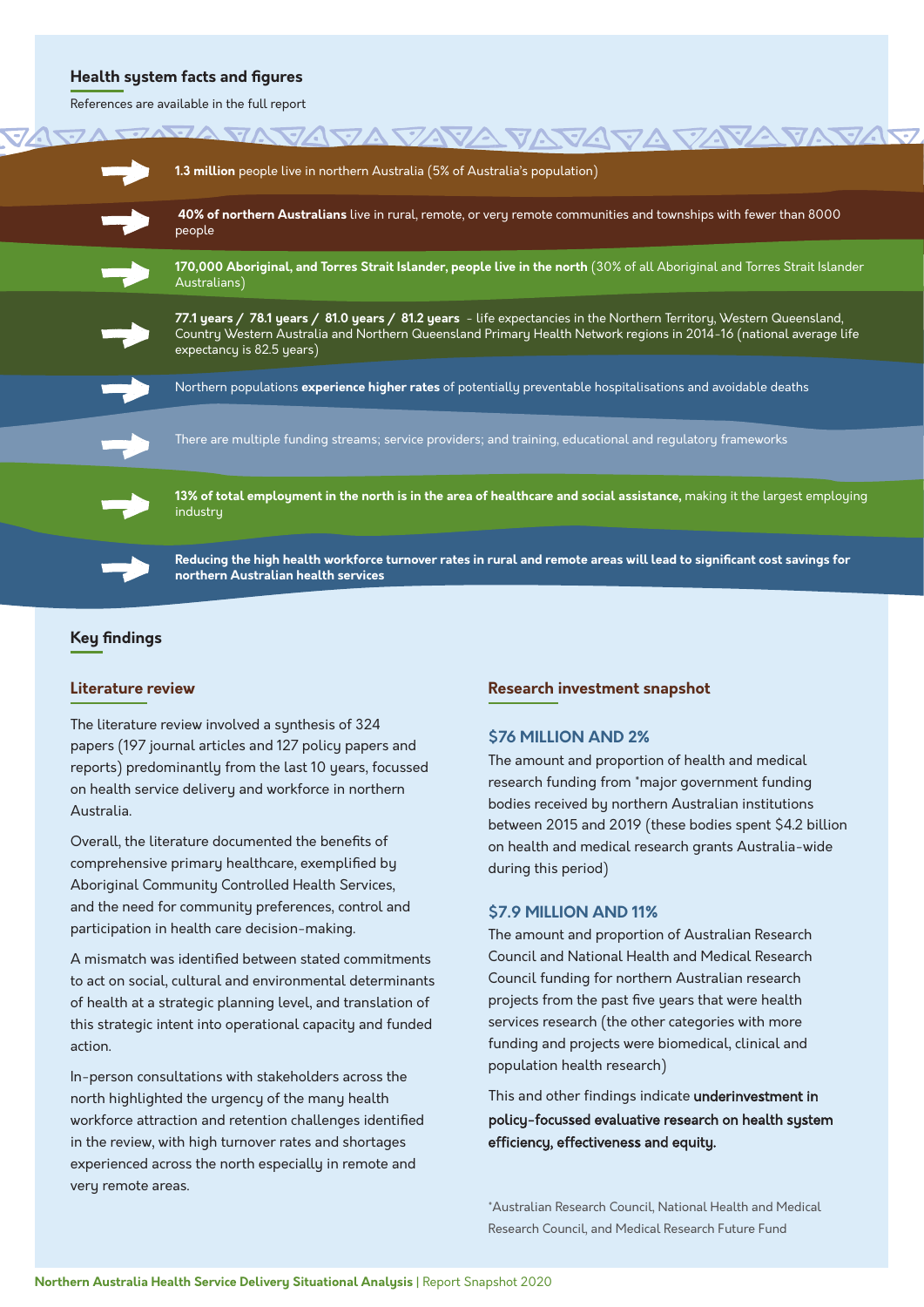# **Costing study – Potentially Preventable Hospitalisations in the north**

45,702 hospital separations in northern Australia were documented as Potentially Preventable Hospitalisations in the 2016-17 financial year

These separations costed an estimated \$241.8 million, representing 6.6 percent of national expenditure on Potentially Preventable Hospitalisations (higher than the national per person average)

## **SWOT analysis (strength, weaknesses, opportunities, threats)**

### **Weaknesses**

- Ongoing health workforce shortages and high turnover
- Siloed systems of governance, finance and planning
- Failure of health services to provide integrated and optimal care across stages of the patient journey or to involve communities in co-design
- Under-resourcing, particularly of critical prevention services

#### **Opportunities**

**Strengths**

industry

• Improving recruitment and retention of health workforce in areas of workforce need

• Healthcare and social assistance is the largest employing

• Increasing adoption of e-health technologies to facilitate and enhance planning, information-sharing and patients'

• Education and training expertise in producing 'fit-for-

• Reviewing financing mechanisms

purpose' health workforce

access to services

- Supporting locally led needs-based planning
- Developing more culturally responsive and communityengaged service delivery and workforce

#### **Threats**

- Financing models that reward occasions of service rather than prevention or quality of outcomes
- Rising costs of health care and lost productivity due to poor health
- Vulnerability to emerging infectious diseases and natural disasters

An export and demand analysis also identified opportunities to grow and develop partnerships with neighbouring

countries to Australia's north, focussed on two-way sharing of health-related expertise and educational opportunities.

Key opportunities were consolidated into eight Priority Actions, shown in the Process Map below, which involve establishment, planning, action and implementation components.

## **Authors and acknowledgements**

Edelman A, Grundy J, Moodley N, Larkins S, Topp SM, Atkinson D, Patel B, Strivens E, and Whittaker M. 2020. Northern Australia Health Service Delivery Situational Analysis. Cooperative Research Centre for Developing Northern Australia, Townsville.

The authors thank the regional stakeholders who served as members of the jurisdictional expert advisory groups and attended workshops. Special thanks go to those who took the extra time to review draft outputs, facilitate workshop visits, and forward useful information to the team.

The CRCNA acknowledges the support of its government partners.



Cooperative Research<br>Centres Program **Department of Industry, Science, Energy and Resources**